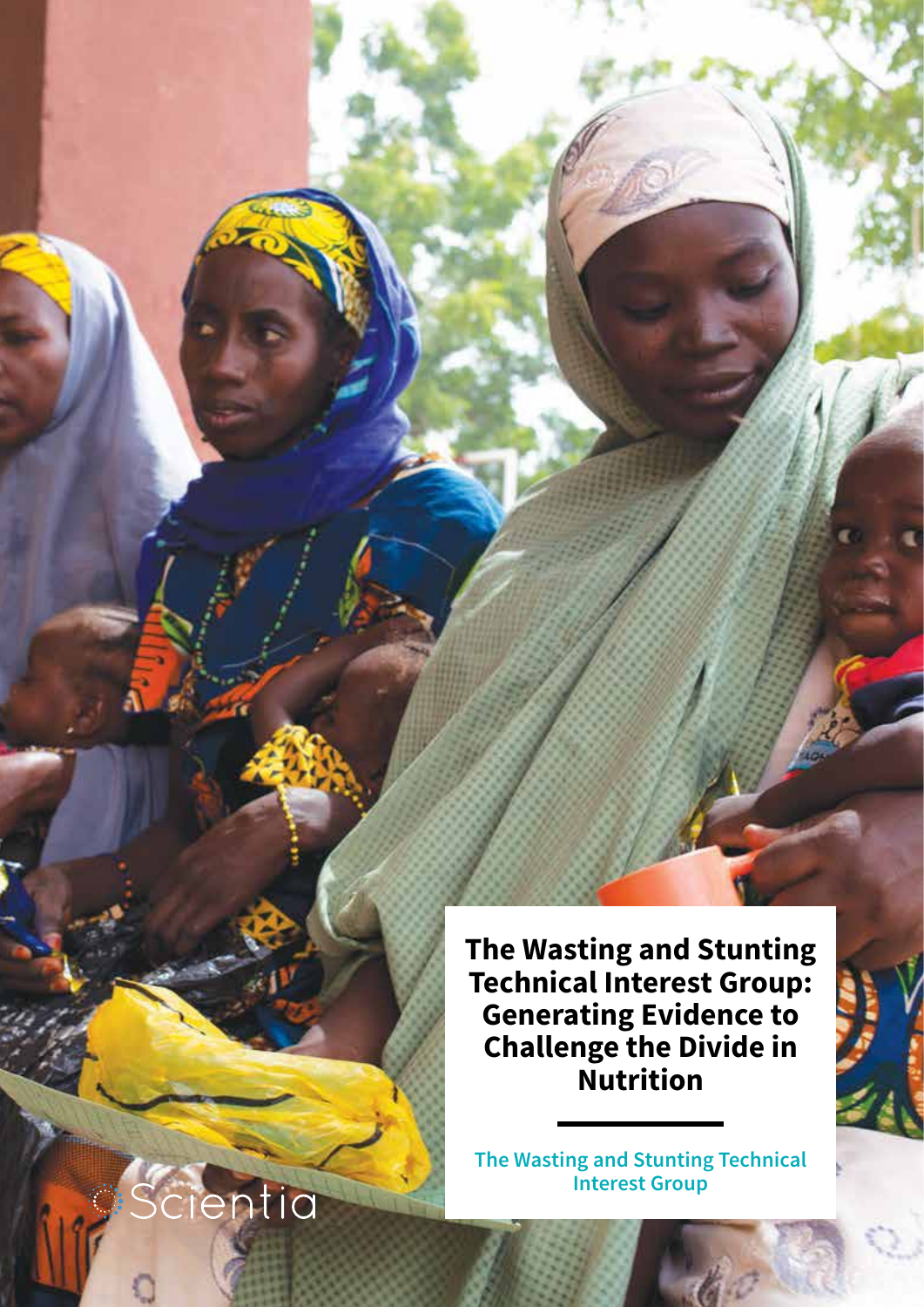## **THE WASTING AND STUNTING TECHNICAL INTEREST GROUP: GENERATING EVIDENCE TO CHALLENGE THE DIVIDE IN NUTRITION**

Despite improvements in children's nutrition over the past few decades, undernutrition remains a huge threat to the health and life of infants and young children worldwide. Health and nutrition actors have usually approached the problems of children being wasted, (thinner than they should be) and children who are stunted (shorter than they should be) as different outcomes of undernutrition with different causes and different interventions. Facilitated by the Emergency Nutrition Network (ENN), since 2014 the Wasting and Stunting Technical Interest Group (WaSt TIG) has challenged this view, and has begun to work to provide evidence for a unified approach to tackling these two outcomes of undernutrition.

### **Undernutrition: A Global Problem**

Undernutrition occurs when a child consumes insufficient energy and nutrients to meet its needs for growth and to maintain good health. Insufficient intake may be due to a lack of food, a lack of appetite as a result of infection, increased nutritional needs due to infection or a combination of these factors. Undernourished children are found most often in places where hunger and disease are common. According to recent estimates by the United Nations Children's Fund (UNICEF), the World Health Organization (WHO) and the World Bank, [47 million](https://www.who.int/publications/i/item/jme-2020-edition)  [children under 5 years of age are wasted](https://www.who.int/publications/i/item/jme-2020-edition)  [and 144 million children are stunted.](https://www.who.int/publications/i/item/jme-2020-edition) Undernutrition can have life-threatening consequences. According to the WHO, an [estimated 45% of the deaths of](https://www.who.int/news-room/fact-sheets/detail/malnutrition#:~:text=In%202016%2C%20an%20estimated%20155,age%20are%20linked%20to%20undernutrition.)  [children below five years old are](https://www.who.int/news-room/fact-sheets/detail/malnutrition#:~:text=In%202016%2C%20an%20estimated%20155,age%20are%20linked%20to%20undernutrition.)  [associated with undernutrition.](https://www.who.int/news-room/fact-sheets/detail/malnutrition#:~:text=In%202016%2C%20an%20estimated%20155,age%20are%20linked%20to%20undernutrition.)

The World Health Assembly Global Nutrition Target and the United Nations' Sustainable Development Goal (SDG) 2.2 is to reach internationally agreed goals on the number of stunted or wasted children under 5 years of age by 2025, and to end all forms of malnutrition by 2030. Efforts to meet these goals require a clear understanding of undernutrition, including the relationship between wasting and stunting.

### **Examining Wasting and Stunting More Closely**

Wasting and stunting are often viewed as different conditions. This has led to different policies, programmes, research and [financing mechanisms](https://www.ennonline.net/attachments/1413/enn-cmam-financing-summary-report-2013-web.pdf) to tackle them separately. During emergencies, the focus of programmes has tended to be short-term, to treat wasted children and prevent deaths, while in longer-



*Credit: United Nations Children's Emergency Fund. Photographer: Mehedi Rahman.*

term development programmes the focus has been on [preventing stunting](https://www.ennonline.net/attachments/1862/WAST_140714.pdf)  [and micronutrient deficits caused](https://www.ennonline.net/attachments/1862/WAST_140714.pdf)  [by long-term undernutrition.](https://www.ennonline.net/attachments/1862/WAST_140714.pdf) This is despite the fact that there are stunted children in countries experiencing a humanitarian crisis and there are wasted children in non-emergency contexts and in countries in which longterm development is the priority.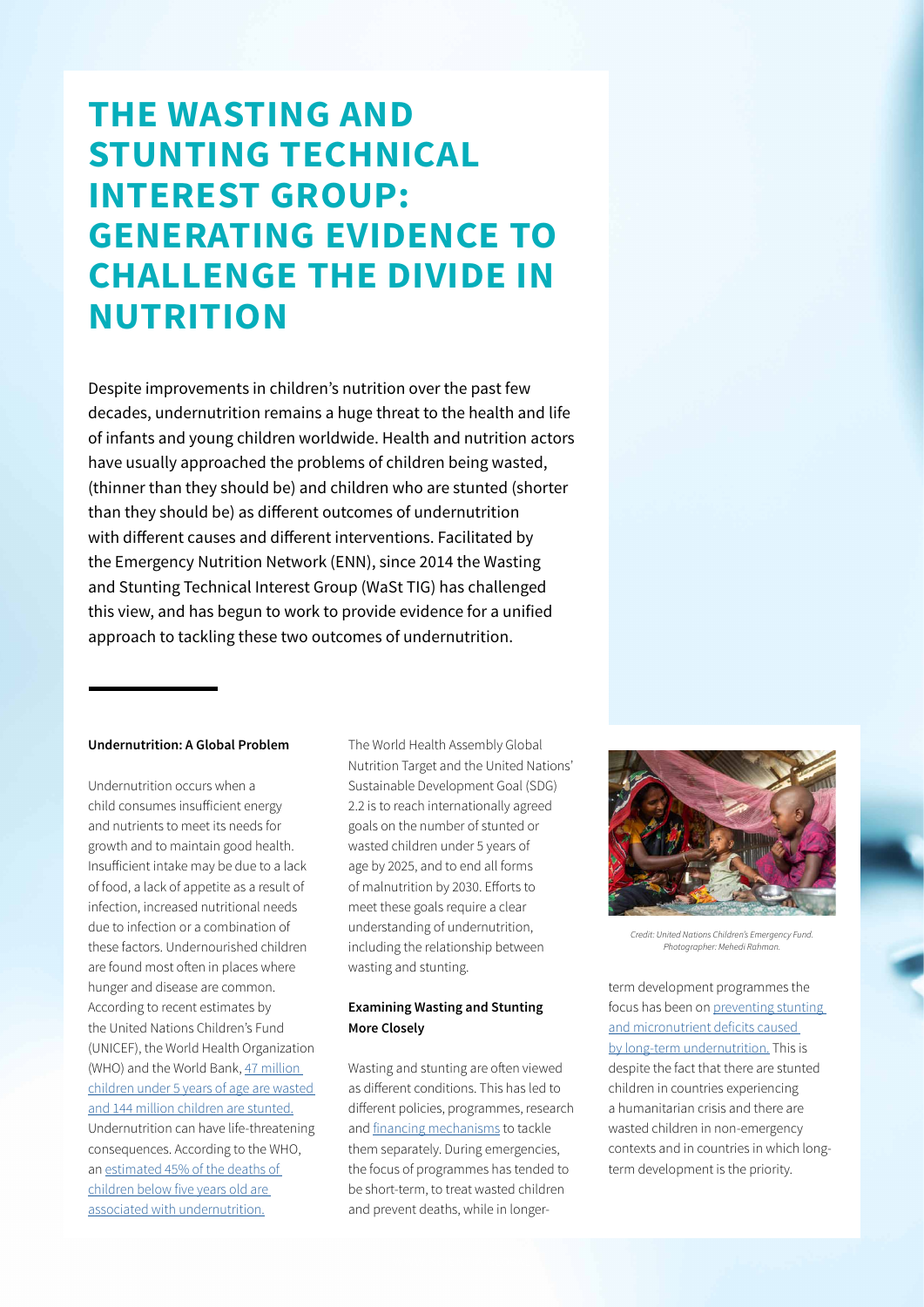**'The narrative around wasting and stunting ... has generated a lot of discussion and reflection on how we are addressing wasting currently.' (UN representative)**



*Credit: United Nations Children's Emergency Fund. Photographer: Jacob Maentz.*

This separation is despite the fact that as far back as 1973, the physiologist and child malnutrition expert [John](https://www.thelancet.com/journals/lancet/article/PIIS0140-6736(73)93276-5/fulltext)  [Waterlow reported on the links between](https://www.thelancet.com/journals/lancet/article/PIIS0140-6736(73)93276-5/fulltext)  [the two,](https://www.thelancet.com/journals/lancet/article/PIIS0140-6736(73)93276-5/fulltext) writing that 'in practice, in a great many undernourished children, both processes will be at work'. Children can become wasted in weeks or even days because body weight can be lost quickly, while it often takes months for children to become stunted because a failure to grow in height is a slower process and in contrast to weight, height cannot be lost. Being wasted or stunted are the effects of undernutrition on children's physical growth and provide measurable evidence that children's growth/height and/or weight gain has faltered in comparison with well-nourished children. Children's growth is impaired by these two types of undernutrition, which usually have the same causes – disease and poor diet.

To challenge this separation, in 2014 ENN established a [WaSt TIG](https://www.ennonline.net/ourwork/researchandreviews/wast/wasttigmembers) made up of volunteer expert researchers, and health and nutrition programmers and donors. The WaSt TIG began by examining the existing evidence on the relationship between these two outcomes of undernutrition, identifying and prioritising gaps in evidence, and then set about to fill some of those knowledge gaps.

### **Providing Evidence for the Connection Between Wasting and Stunting**

One of the main achievements of the WaSt TIG has been the contribution made to strengthening the understanding of the relationship between wasting and stunting.

The work of the WaSt TIG has highlighted the [growing evidence](https://www.ennonline.net/waststuntreview2014) that a wasted child is at higher risk of becoming stunted while a stunted child is at higher risk of becoming wasted than a normal child. During the process of becoming wasted, a child's growth in height slows until their weight has recovered, which identifies the role that [preventing or treating wasting may play](https://www.ncbi.nlm.nih.gov/pmc/articles/PMC6587969/)  [in preventing stunting.](https://www.ncbi.nlm.nih.gov/pmc/articles/PMC6587969/)

Evidence collected by the WaSt TIG and other researchers indicates that [20–30%](https://www.ncbi.nlm.nih.gov/pmc/articles/PMC3816349/)  [of children are born either stunted or](https://www.ncbi.nlm.nih.gov/pmc/articles/PMC3816349/)  [wasted,](https://www.ncbi.nlm.nih.gov/pmc/articles/PMC3816349/) a condition that already starts to develop in the mother's uterus. Common [risk factors](https://www.ncbi.nlm.nih.gov/pmc/articles/PMC3648726/) for becoming

stunted or wasted during infancy and early childhood have been identified but timing, intensity and combination of risk factors may lead to different outcomes in terms of weight and height. Some severely affected children will become [both wasted and stunted.](https://www.ncbi.nlm.nih.gov/pmc/articles/PMC5901398/)

### **Concurrent Wasting and Stunting: Who is Affected and What Are the Implications?**

The WaSt TIG undertook an analysis to understand the prevalence, burden and outcomes for children wasted and stunted at the same time as this had never been reported previously. The analysis of data on children aged 6–59 months from 84 countries estimated that six million were concurrently wasted and stunted. Such children were found to be about 12 times more likely to die than non-wasted or stunted children, and were [as likely to die as](https://www.ncbi.nlm.nih.gov/pmc/articles/PMC5901398/)  [severely wasted children.](https://www.ncbi.nlm.nih.gov/pmc/articles/PMC5901398/) Furthermore, the WaSt TIG found that once recovered from being wasted, these children appeared to be at greater risk for having subsequent periods of being classified as wasted.

Another important finding was that [boys](https://gh.bmj.com/content/5/12/e004030)  [are significantly more likely than girls](https://gh.bmj.com/content/5/12/e004030) to be concurrently wasted and stunted, which is consistent with the higher prevalence of these conditions in boys when each outcome of undernutrition is examined separately. This greater vulnerability of boys to undernutrition, although previously acknowledged, has not been stated in nutrition policies and the implications typically have not been addressed by programmes.

Given this high risk of death for children who are concurrently wasted and stunted, the WaSt TIG has begun to identify ways of identifying and treating these children within current treatment programmes. It was found that two commonly used ways of measuring child growth – measuring either weightfor-age or mid upper-arm circumference – [can identify these high-risk children.](https://www.ncbi.nlm.nih.gov/pmc/articles/PMC6047117/) An urgent focus is now needed to define what type of care and treatment these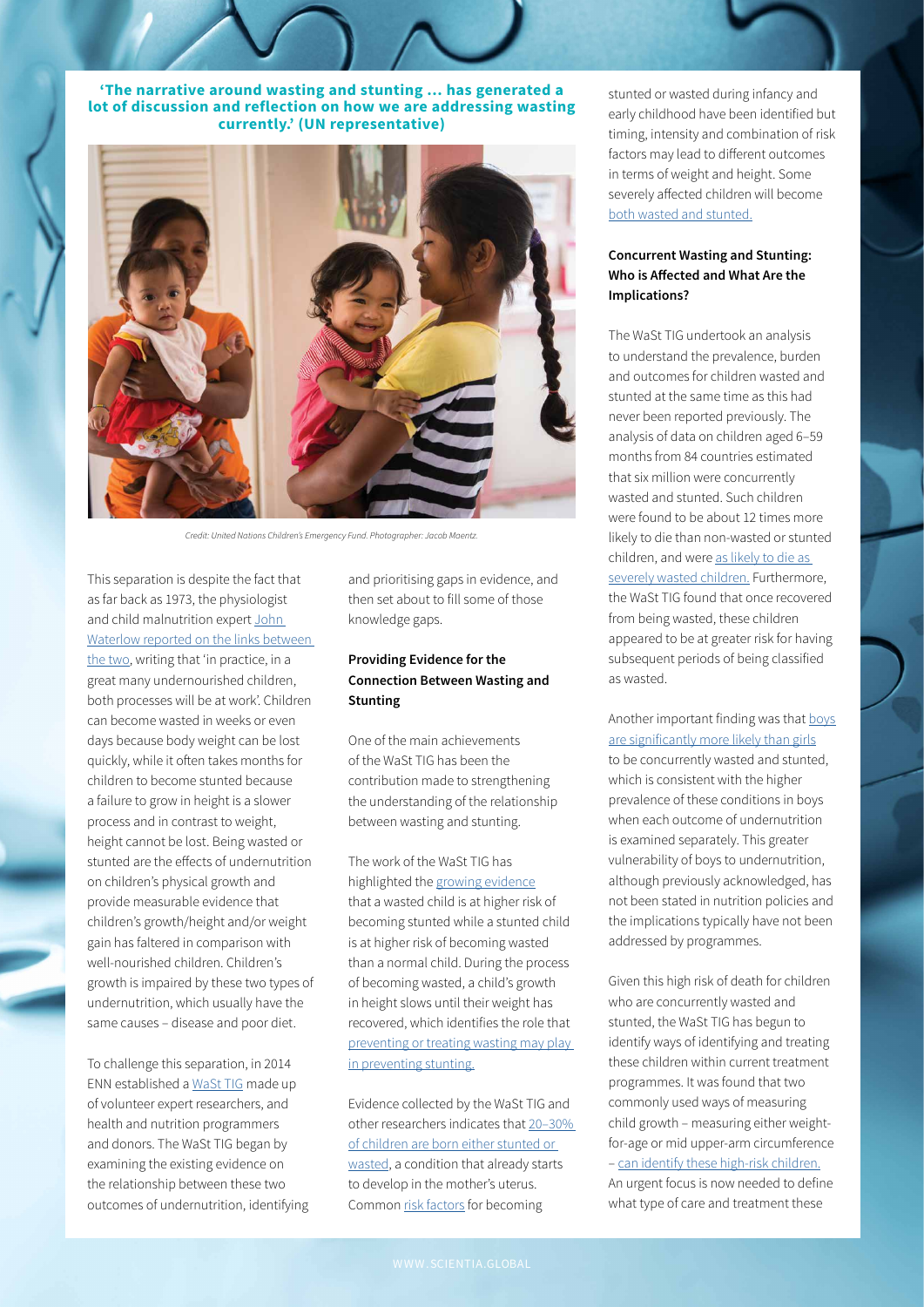

*Credit: World Food Programme. Photographer: Mohamed Awadh. Credit: World Food Programme.*

children need to reduce their risk of death or of becoming even more undernourished.

### **Preventing Wasting and Stunting**

Given the evidence that wasting and stunting share common risk factors, and that experiencing one of these forms of malnutrition leaves a child more likely to experience the other, the WaSt TIG has argued that having different and separate approaches to prevent children from becoming wasted and stunted is not rational. Instead, coherent and comprehensive measures to tackle the underlying causes of undernutrition are needed, including approaches that support mothers as well as children. Evidence suggests that the focus needs to shift from supporting children who are already wasted or stunted to children at risk of experiencing wasting and stunting, thereby interrupting as early in life as possible the processes that lead to a child becoming wasted or stunted. To do so, mechanisms to best identify and measure risk of undernutrition are needed in order to successfully prevent children from becoming wasted and/or stunted.

### **The Wasting and Stunting (WaSt) TIG**

The WaSt TIG reviews its progress by coming together every two years to discuss emerging themes, priorities and the policy and programme implications of the research undertaken. A variety of outputs, including peer-reviewed academic papers, technical briefs, reports and blog posts have been published by members of the WaSt TIG, culminating in a [Viewpoint article](https://www.sciencedirect.com/science/article/abs/pii/S2352464219302445) in the journal 'Lancet Child and Adolescent Health' in 2019.

A [recent evaluation](https://www.ennonline.net/storyofchangewastproject) of WaSt TIG using a 'Story of Change' method found that successes have been driven by the way in which the WaSt TIG operates: it is made up of a mix of expert individual members who represent themselves rather than their institution's agenda and who function in an engaged, iterative, exploratory and task-orientated manner. The varied experience of the group's members, with expertise related to both wasting and stunting, the flexibility to allow individuals to set their own degree of engagement based on other commitments, and its open and collaborative structure, were also identified as key features of success.



#### **Calling for Action**

Since its inception in 2014, the WaSt TIG has identified evidence of a relationship between the processes of wasting and stunting, and the consequences of this for infants and children. The group has increased awareness among donors and development agencies of the limitations that dealing with wasting and stunting as separate problems places on their work, leading to critical shifts in thinking. As one respondent noted in the Story of Change evaluation, 'Everything we know about (the relationship between) wasting and stunting' is a product of this group.

A lot has been achieved by the WaSt TIG in a relatively short period and with limited financial resources. It has utilised existing data as much as possible and relied on open collaborations and data sharing. Both the interest and motivation of the people involved are very high and many give their time unpaid. Bringing together researchers with policy developers and nutrition programme staff has enabled discussions about how research can be used to improve our understanding of undernutrition, its consequences for children's growth, and how to prevent it.

The WaSt TIG has also identified important gaps in knowledge that have the potential to strengthen efforts to tackle undernutrition in childhood. This includes a better understanding of risk factors for undernutrition, how to identify children that are most vulnerable to becoming wasted or stunted (including identifying adolescent and pregnant mothers at risk of giving birth to undernourished children), and how to care for such high-risk children.

The opportunities and solutions to prevent both outcomes of undernutrition are the same: children need to be protected from disease, given a nutritious diet and grow to their potential, which requires integrated policies, programmes and interventions.

The WaSt TIG is calling for faster and more concentrated efforts to improve child health and reduce child mortality across the globe by approaching wasting and stunting together, as two intrinsically linked outcomes of undernutrition, particularly before children become wasted or stunted.